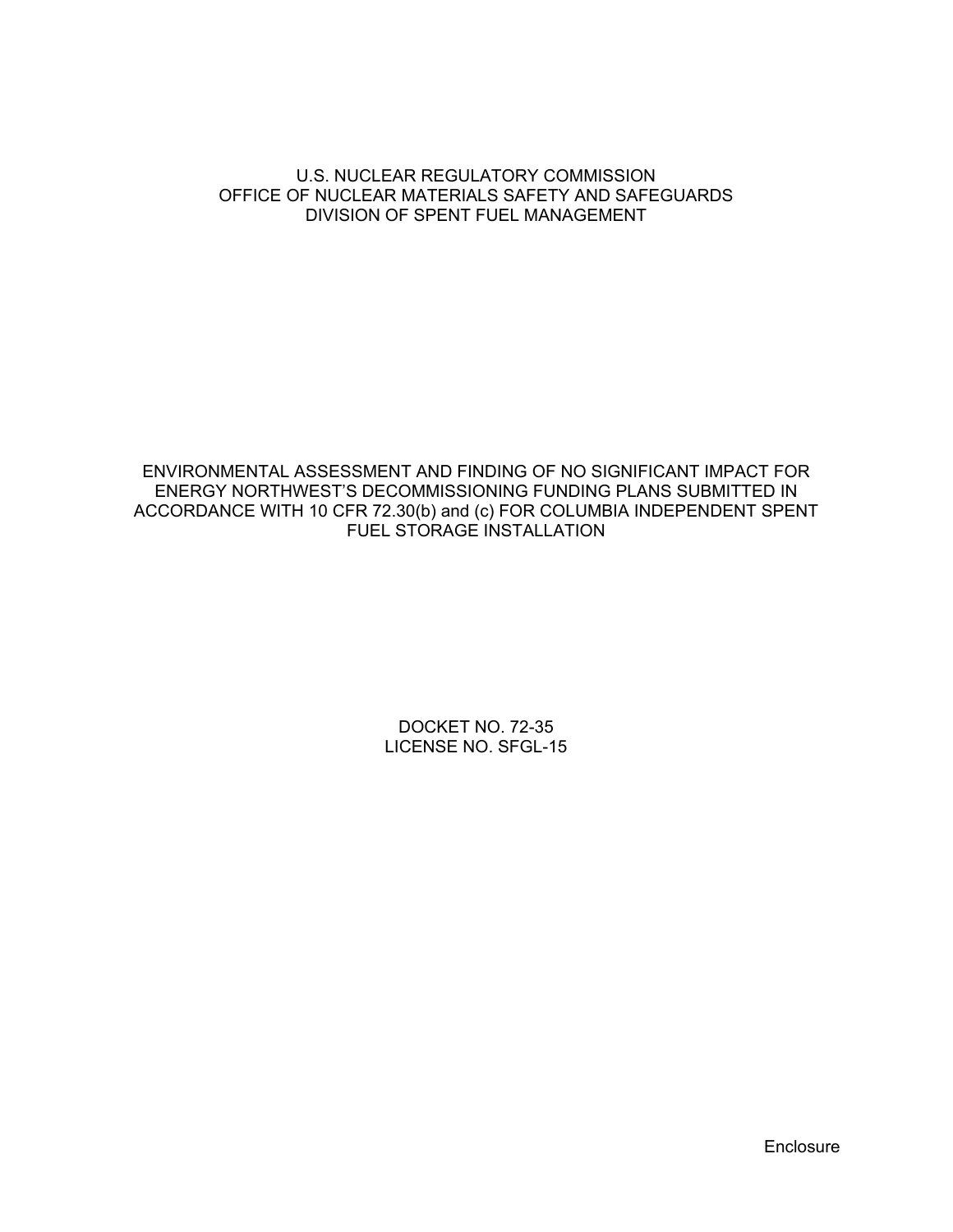| Section |                                                  |  | Page |
|---------|--------------------------------------------------|--|------|
| 1.0     |                                                  |  |      |
|         | 1.1<br>1.2<br>1.3                                |  |      |
| 2.0     |                                                  |  |      |
| 3.0     |                                                  |  |      |
| 4.0     |                                                  |  |      |
| 5.0     | CONCLUSION AND FINDING OF NO SIGNIFICANT IMPACT5 |  |      |
| 6.0     |                                                  |  |      |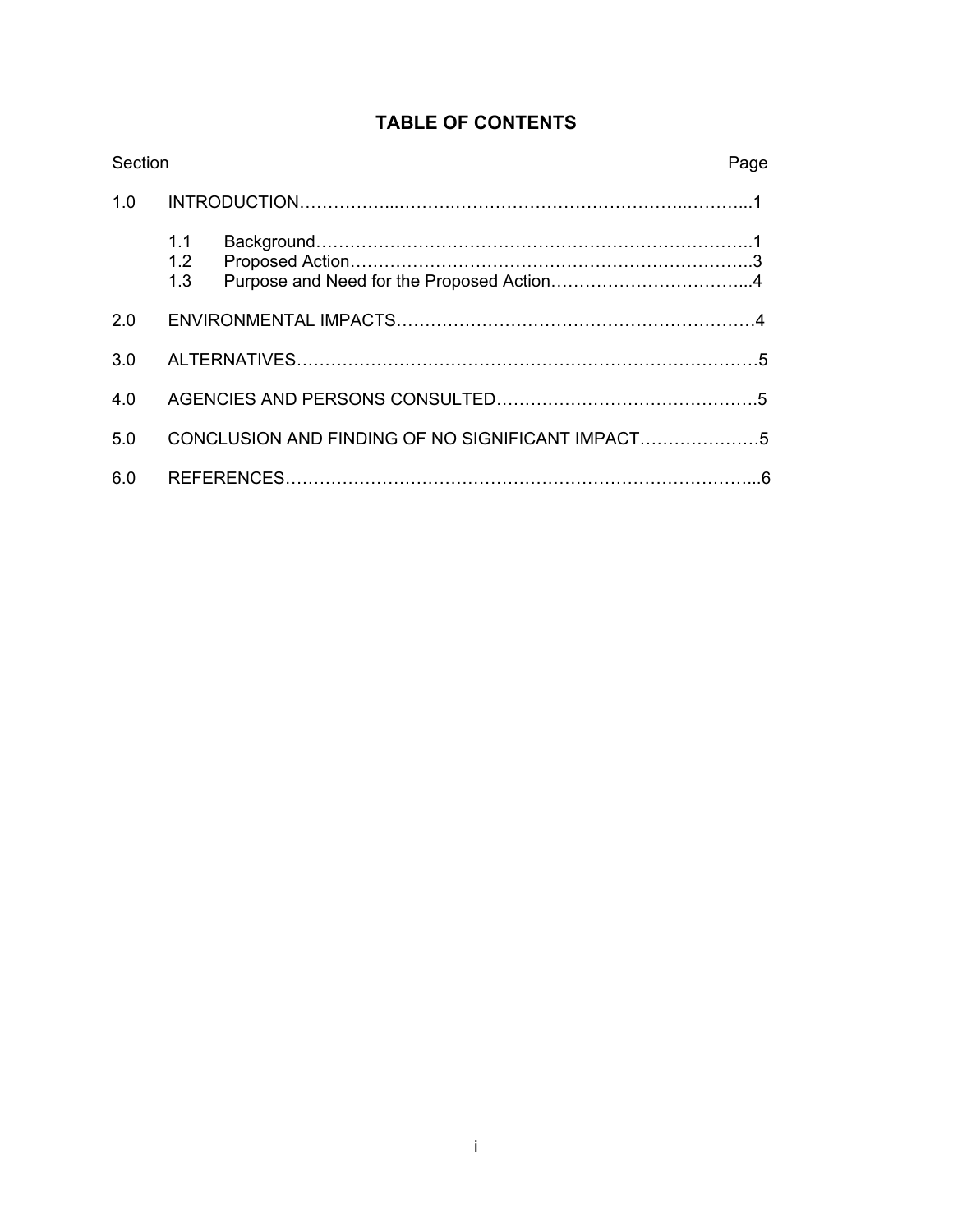### **1.0 INTRODUCTION**

Energy Northwest (EN) has submitted a decommissioning funding plan (DFP) to the U.S. Nuclear Regulatory Commission (NRC), and an update to the DFP, for the NRC's review and approval. The NRC has prepared this environmental assessment (EA) and its associated finding of no significant impact (FONSI) in accordance with the NRC regulations at Title 10 of the *Code of Federal Regulations* (10 CFR) Part 51, "Environmental Protection Regulations for Domestic Licensing and Related Regulatory Functions," that implement the National Environmental Policy Act of 1969 (NEPA), as amended,<sup>1</sup> and the NRC staff guidance in NUREG-1748, "Environmental Review Guidance for Licensing Actions Associated with NMSS Programs." This EA and FONSI document the NRC's compliance with NEPA.

### **1.1 Background**

The NRC regulations at 10 CFR Part 72, "Licensing Requirements for the Independent Storage of Spent Nuclear Fuel, High-Level Radioactive Waste, and Reactor-Related Greater than Class C Waste," govern the storage of spent nuclear fuel (spent fuel)2 generated at commercial nuclear power reactors licensed by the NRC. Spent fuel that has been removed from the reactor's spent fuel pool is typically stored at a nuclear power plant's independent spent fuel storage installation (ISFSI). The applicable NRC regulation defines an ISFSI as "a complex designed and constructed for the interim storage of spent nuclear fuel, solid reactor-related [Greater than Class C] waste, and other radioactive materials associated with spent fuel."3

The NRC requires its licensees to plan for the eventual decommissioning of their licensed facilities prior to license termination. The term "decommission" is defined as the removal of "a facility or site safely from service," and the reduction in "residual radioactivity" to a level that permits either an unrestricted or restricted release of the property and termination of the applicable NRC license.4 An essential element of decommissioning is ensuring that licensees have adequate funds to pay the various decommissioning costs that may arise. Financial assurances are financial arrangements provided by a licensee, whereby funds for decommissioning will be available when needed.

On June 17, 2011, the NRC published a final rule amending its decommissioning planning regulations (76 *Federal Register* (FR) 35512). The final rule amended the NRC's regulations to improve decommissioning planning and thus, reduced the likelihood that any operating facility would become a legacy site. The statement of considerations for the June 2011 final rule states that a legacy site "is a facility that is decommissioning and has an owner who cannot complete the decommissioning work for technical or financial reasons" (76 FR 35516). According to the environmental assessment (EA) (NRC, 2009) that supported the June 2011 rulemaking, "legacy

 $\overline{a}$ 

 $142$  U.S.C. 4321 et seq.

 $2$  The NRC defines "spent fuel" as "fuel that has been withdrawn from a nuclear reactor following irradiation, has undergone at least one year's decay since being used as a source of energy in a power reactor, and has not been chemically separated into its constituent elements by reprocessing. Spent fuel includes the special nuclear material, byproduct material, source material, and other radioactive materials associated with fuel assemblies" (10 CFR 72.3, definition of "Spent Nuclear Fuel or Spent Fuel"). 3 10 CFR 72.3 (definition of "Independent spent fuel storage installation or ISFSI").

<sup>4 10</sup> CFR 72.3 (definition of "Decommission"). The NRC's criteria for unrestricted release and restricted release are set forth in 10 CFR 20.1402 and 20.1403, respectively. The NRC defines the term "residual radioactivity" as "radioactivity in structures, materials, soils, groundwater, and other media at a site resulting from activities under the licensee's control" (10 CFR 20.1003, definition of "residual radioactivity").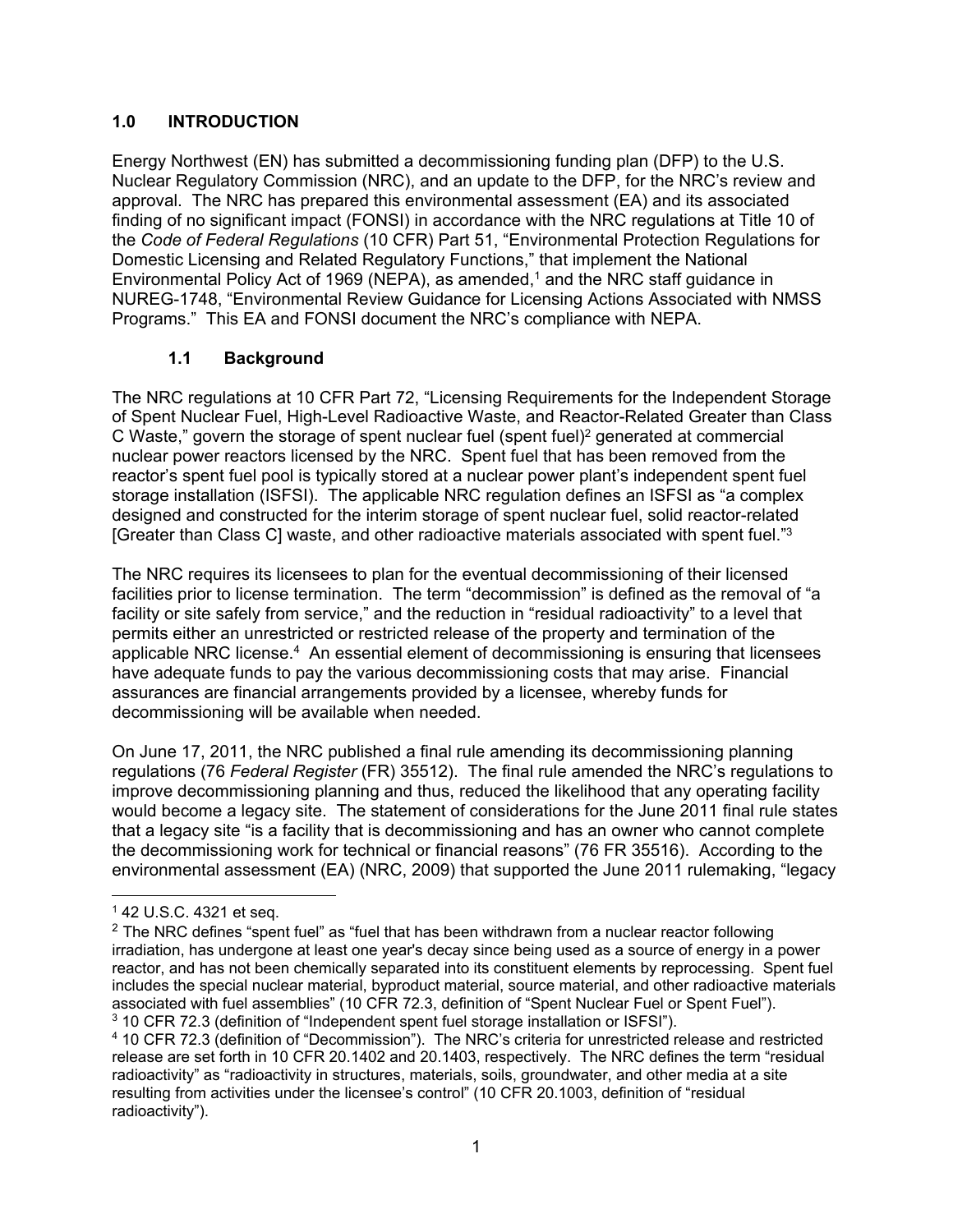sites have two common characteristics: (1) subsurface residual radioactivity in amounts greater than anticipated and (2) insufficient funds to remediate the radiological contamination to levels that will meet the NRC's decommissioning criteria." The rulemaking EA further stated that "numerous unremediated minor spills, accumulated over the lifetime of a facility, may lead to unanticipated levels of subsurface contamination that have not been adequately factored into decommissioning costs." The rulemaking EA concluded that the amendments were not expected to have any significant environmental impacts.

The June 2011 final rule amended the NRC regulation, 10 CFR 72.30, which concerns financial assurance and decommissioning for ISFSIs. This regulation now requires each holder of, or applicant for, a license under 10 CFR Part 72 to submit, for NRC review and approval, a DFP (hereafter, initial DFP). The purpose of the initial DFP is to demonstrate the licensee's financial assurance, *i.e.*, that funds will be available to decommission the ISFSI. Section 72.30(b) requires that the initial DFP contain a detailed decommissioning cost estimate (DCE) in an amount reflecting: (1) the cost of an independent contractor to perform all decommissioning activities, (2) an adequate contingency factor, and (3) the cost of meeting the 10 CFR 20.1402 unrestricted use criteria (or the cost of meeting the 10 CFR 20.1403 restricted use criteria, provided the licensee can demonstrate its ability to meet these criteria). The licensee's initial DFP must also identify the key assumptions contained in the DCE and justify their use. Further, the initial DFP must describe the method of assuring funds for ISFSI decommissioning, including means for adjusting cost estimates and associated funding levels periodically over the life of the ISFSI. Additionally, the initial DFP must specify the volume of onsite subsurface material containing residual radioactivity that will require remediation to meet the criteria for license termination (either restricted or unrestricted release), and contain a certification that financial assurance for ISFSI decommissioning has been provided in the amount of the DCE.<sup>5</sup>

In addition, 10 CFR 72.30(c) requires that at the time of license renewal and at intervals not to exceed three years, the licensee must resubmit an updated DFP, "with adjustments as necessary to account for changes in cost and the extent of contamination." The resubmitted DFP (hereafter, updated DFP) must update the information submitted with the original or prior approved plan. The updated DFP must also specifically consider the effect of the following events on decommissioning costs: (1) spills of radioactive material producing additional residual radioactivity in onsite subsurface material; (2) facility modifications; (3) changes in authorized possession limits; and (4) actual remediation costs that exceed the previous cost estimate.<sup>6</sup> In accordance with 10 CFR 72.13(b) and 10 CFR 72.13(c), 10 CFR 72.30(b) and (c) are applicable to both specific-licensed and general-licensed ISFSIs.7

The Columbia ISFSI is located on the Columbia Generating Station site, in Richland, Washington. EN is authorized by the NRC, under a general license (License No. SFGL-15), to store spent nuclear fuel at the Columbia ISFSI. By letter dated December 17, 2012, EN submitted the initial DFP for the ISFSI at Columbia Generating Station for NRC's review and

<sup>-</sup> $5$  10 CFR 72.30(b)(1)-(6).

 $6$  10 CFR 72.30(c)(1)-(4).

 $7$  A specific license for the construction and operation of an ISFSI must be initiated by the submission of an application in accordance with the requirements of Subpart B of 10 CFR Part 72. NRC approval and issuance of a specific license, including the conditions of the license, is governed by Subpart C of 10 CFR Part 72. The specific license is a stand-alone document that is assigned a unique NRC license docketing number. A general license is considered an incident of a 10 CFR Part 50 or 52 reactor license (see 10 CFR 72.210). The conditions of the general license are set forth by regulation in 10 CFR 72.212. The NRC does not issue any license document for a general license nor assign to it any unique NRC license docketing number.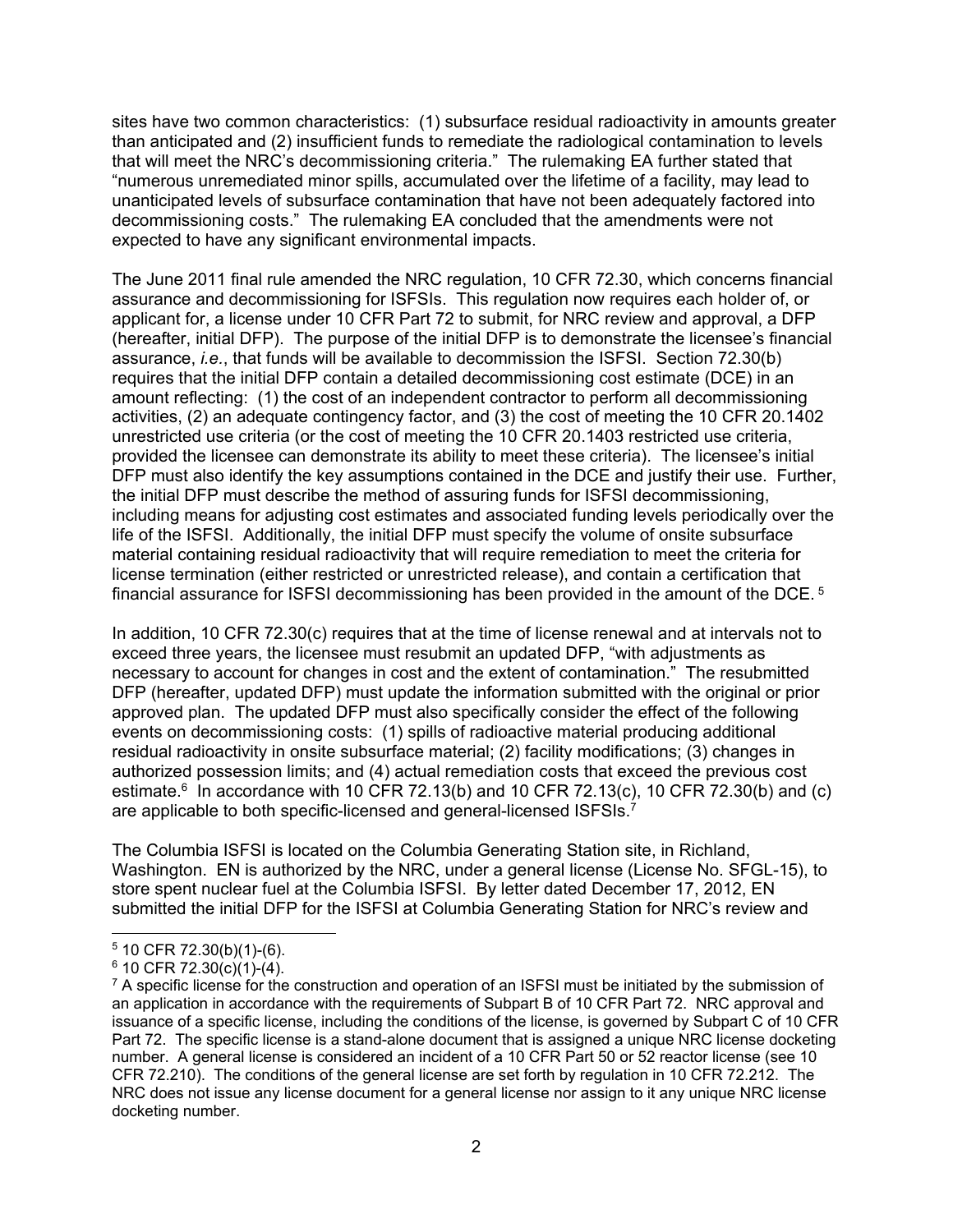approval (Agencywide Documents Access and Management System (ADAMS) Accession No. ML123550043). By letter dated December 15, 2015, EN submitted an updated DFP (ADAMS Accession No.ML15351A459). The NRC is reviewing both DFP submittals, the initial and triennial update.

In addition to preparing this EA and FONSI, the NRC staff has also conducted a financial review of EN's submittals to determine whether they include the information required by 10 CFR 72.30(b) and (c), and, accordingly, whether EN has provided reasonable assurance that funds will be available to decommission the ISFSI at Columbia, including the requirement to meet the license termination criteria of 10 CFR 20.1402 or 20.1403.

## **1.2 Proposed Action**

The proposed Federal action is the NRC's review and approval of EN's initial and updated DFPs submitted in accordance with 10 CFR 72.30(b) and (c). Specifically, the NRC must determine whether EN's initial and updated DFPs contain the information required by 10 CFR 72.30(b) and (c) and whether EN has provided reasonable assurance that funds will be available to decommission the ISFSI. In order to approve the initial DFP, the NRC evaluates (i) whether the DCE adequately estimates the cost to conduct the required ISFSI decommissioning activities prior to license termination, including identification of the volume of onsite subsurface material containing residual radioactivity that will require remediation to meet the license termination criteria and, (ii) whether the aggregate dollar amount of EN's financial instruments provides adequate financial assurance to cover the DCE and that the financial instruments meet the criteria of 10 CFR 72.30(e). In order to approve the updated DFP, the NRC evaluates whether the updated DFP has been adequately adjusted to account for any changes in the DCE and the extent of contamination. Specifically, the NRC's review considers whether EN has accurately updated the information submitted with the initial DFP and has specifically considered the effects of the following on decommissioning costs: spills of radioactive material producing additional residual radioactivity in onsite subsurface material, facility modifications, changes in authorized possession limits, and actual remediation costs that exceed the previous DCE.

EN is not requesting any changes to the ISFSI's licensed routine operations, maintenance activities, or monitoring programs, or proposing any new construction or land-disturbing activities as part of the initial or updated DFP. The scope of the proposed action concerns only the NRC's review and approval of EN's initial and updated DFPs. The scope of this proposed action does not include, and will not result in, the review and approval of any decontamination or decommissioning activity or license termination for the ISFSI or any other part of the Columbia Generating Station. Prior to license termination, EN will be required to demonstrate to the NRC that it has reduced the residual radioactivity at the ISFSI to the levels specified in 10 CFR 20.1402 or 20.1403. Such reduction in residual radioactivity is accomplished through decontamination and other remedial activities. As part of any future decommissioning activities, EN will submit, for NRC approval, a license termination plan in accordance with 10 CFR 50.82. The NRC would conduct a separate environmental review in support of EN's license termination plan.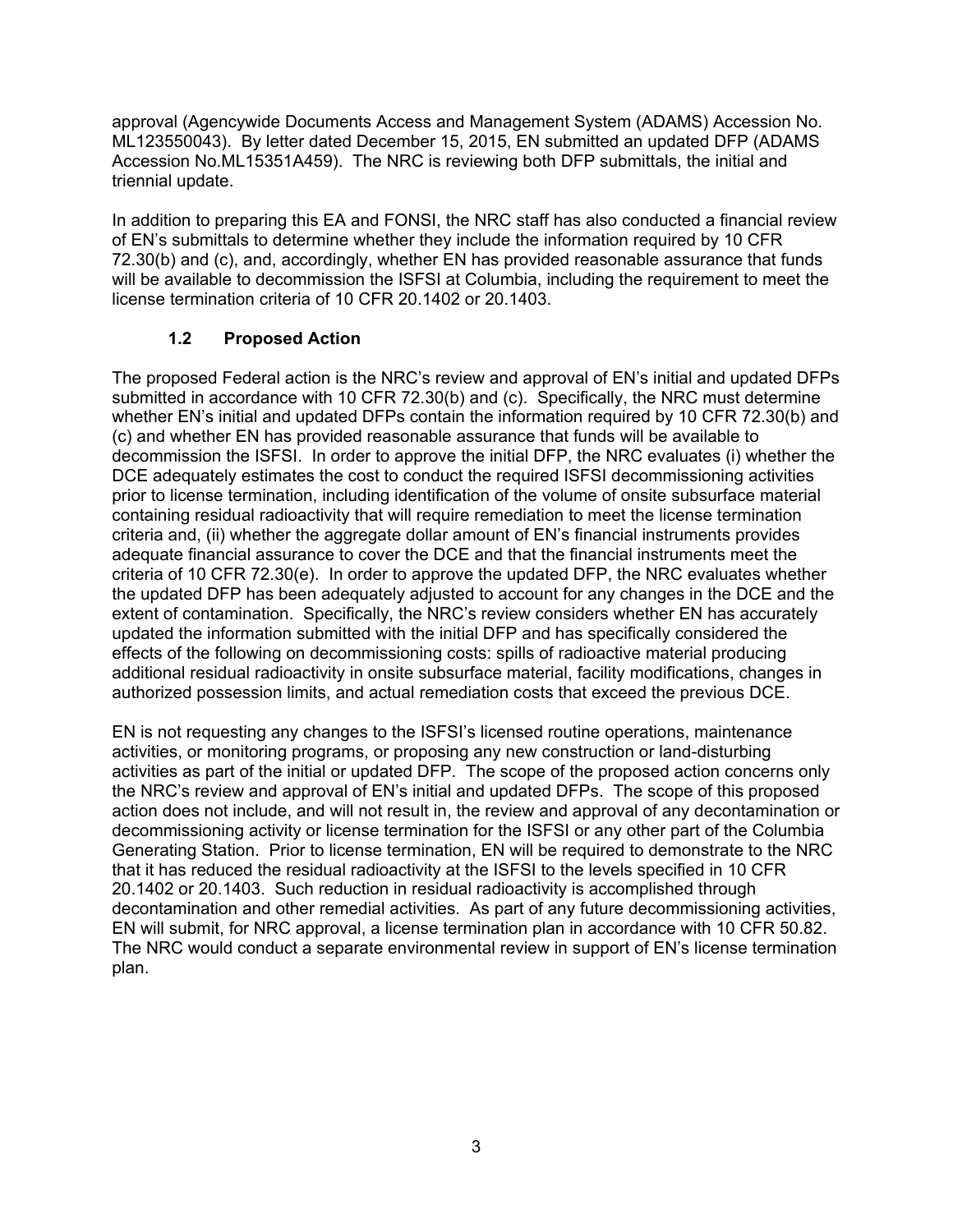### **1.3 Purpose and Need for the Proposed Action**

The amended decommissioning planning rule (76 FR 35512) requires applicants and licensees to submit a DFP for NRC review and approval. Accordingly, the purpose and need for the proposed action is for the NRC to confirm that EN will have sufficient funding to cover the costs of decommissioning the ISFSI.

#### **2.0 ENVIRONMENTAL IMPACTS**

This EA addresses the environmental impacts of the NRC's review and approval of EN's initial and updated DFPs, submitted in accordance with 10 CFR 72.30(b) and (c). A separate financial review has been completed by the NRC staff, which evaluated the adequacy of the initial and updated DFPs, including the amount of the DCE and the method of assuring funds for decommissioning.

The NRC's approval of the initial and updated DFPs will not change the scope or nature of the operation of the ISFSI and will not authorize any changes to licensed operations or maintenance activities. The NRC's approval of the initial and updated DFPs will not result in any changes in the types, characteristics, or quantities of radiological or non-radiological effluents released into the environment from the ISFSI, or result in the creation of any solid waste. Moreover, the approval of the initial and updated DFPs will not authorize any construction activity or facility modification.

Section 106 of the National Historic Preservation Act of 1966, as amended (NHPA),<sup>8</sup> requires Federal agencies to consider the effects of their undertakings on historic properties. In accordance with the NHPA implementing regulations at 36 CFR Part 800, "Protection of Historic Properties," the NRC's approval of EN's initial and updated DFPs constitutes a Federal undertaking. $9$  The NRC, however, has determined that the approval of the initial and updated DFPs is a type of undertaking that does not have the potential to cause effects on historic properties, assuming such historic properties were present, because the NRC's approval of EN's initial and updated DFPs will not authorize or result in changes to licensed operations or maintenance activities, or changes in the types, characteristics, or quantities of radiological or non-radiological effluents released into the environment from the ISFSI, or result in the creation of any solid waste. Moreover, the approval of the initial and updated DFPs will not authorize any construction activity, facility modification, or any other land-disturbing activity. Additionally, any future NRC approval of any site-disturbing remediation activities conducted by EN would require an NRC environmental review, including a Section 106 review. This environmental review would be conducted as part of the NRC's review and approval of EN's license termination plan (per 10 CFR 50.82). Therefore, in accordance with 36 CFR 800.3(a)(1), no consultation is required under Section 106 of the NHPA.

Under Section 7 of the Endangered Species Act (ESA) of 1973,<sup>10</sup> prior to taking a proposed action, a Federal agency must determine whether (i) endangered and threatened species or their critical habitats are known to be in the vicinity of the proposed action and if so, whether (ii) the proposed Federal action may affect listed species or critical habitats. The NRC has determined that the proposed action will have no effect on listed species or their critical habitats because the NRC's approval of EN's initial and updated DFPs will not authorize or result in

 $\overline{a}$ 

<sup>8</sup> See 54 U.S.C. 30618.

<sup>9</sup> See 36 CFR 800.16(y).

<sup>10</sup> See 16 U.S.C. 1531 et seq.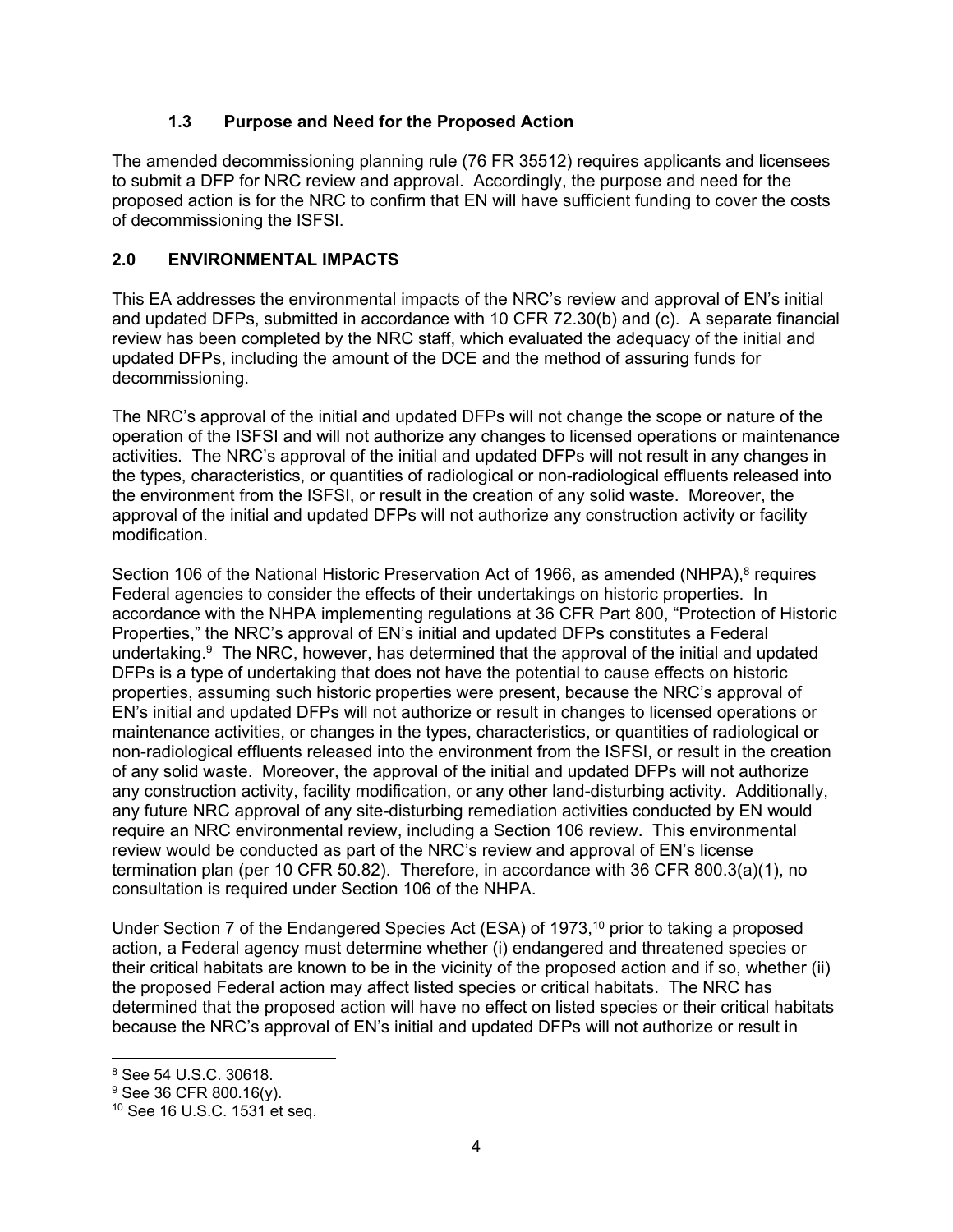changes to licensed operations or maintenance activities, or changes in the types, characteristics, or quantities of radiological or non-radiological effluents released into the environment from the ISFSI, or result in the creation of any solid waste. Moreover, the approval of the initial and updated DFPs will not authorize any construction activity, facility modification, or any other land-disturbing activity.

Any future NRC approval of any site-disturbing remediation activities conducted by EN would require an additional NRC environmental review, including an ESA review. This environmental review would be conducted as part of the NRC's review and approval of EN's license termination plan (per 10 CFR 50.82).

Therefore, the NRC staff has determined that the approval of the initial and updated DFPs is a procedural and administrative action that will not result in any significant impact to the environment.

### **3.0 ALTERNATIVES**

NEPA requires that Federal agencies consider alternatives to the proposed action (Section 102(2)(E) of NEPA). In addition to the proposed action, the NRC evaluated one alternative. The alternative action was to review but deny EN's initial and updated DFPs (i.e., the no-action alternative). The NRC, however, would then request EN to supplement or amend its proposed DFP to provide the required information in 10 CFR 72.30(b) and (c) and demonstrate adequate decommissioning financial assurance. The NRC could also take enforcement action, as needed, to reinstate compliance with 10 CFR 72.30(b) and (c). The end result would be the licensee's compliance with 10 CFR 72.30(b) and (c), leading to eventual NRC approval of the initial and updated DFPs. Therefore, for the no-action alternative, the environmental impacts would be the same as those evaluated for approving the initial and updated DFPs. Approving the DFPs has no significant impact on the environment as discussed in Section 2.0 of this EA.

### **4.0 AGENCIES AND PERSONS CONSULTED**

The NRC consulted with the State of Washington Department of Health, Office of Radiation Protection (State) on July 7, 2016, via letter (ADAMS Accession No. ML17139B940). The State did not respond.

In accordance with 50 CFR 402.13, the NRC initially consulted with the U.S. Fish and Wildlife Service by letter dated July 7, 2016 (ADAMS Accession No. ML16189A442). The NRC staff subsequently determined that Section 7 consultation is not required because the proposed action is administrative/procedural in nature and will not affect listed species or critical habitat. The NRC staff's no effect determination for ISFSI DFP reviews is documented in a May 15, 2017, Note to File (ADAMS Accession No. ML17135A062).

# **5.0 CONCLUSION AND FINDING OF NO SIGNIFICANT IMPACT**

As described in Section 2.0 of this EA, the NRC staff has determined that the proposed action, the review and approval of the initial and updated DFPs, submitted in accordance with 10 CFR 72.30(b) and (c), will not authorize or result in changes to licensed operations or maintenance activities, or changes in the types, characteristics, or quantities of radiological or nonradiological effluents released into the environment from the ISFSI, or result in the creation of any solid waste. Moreover, the approval of the initial and updated DFPs will not authorize any